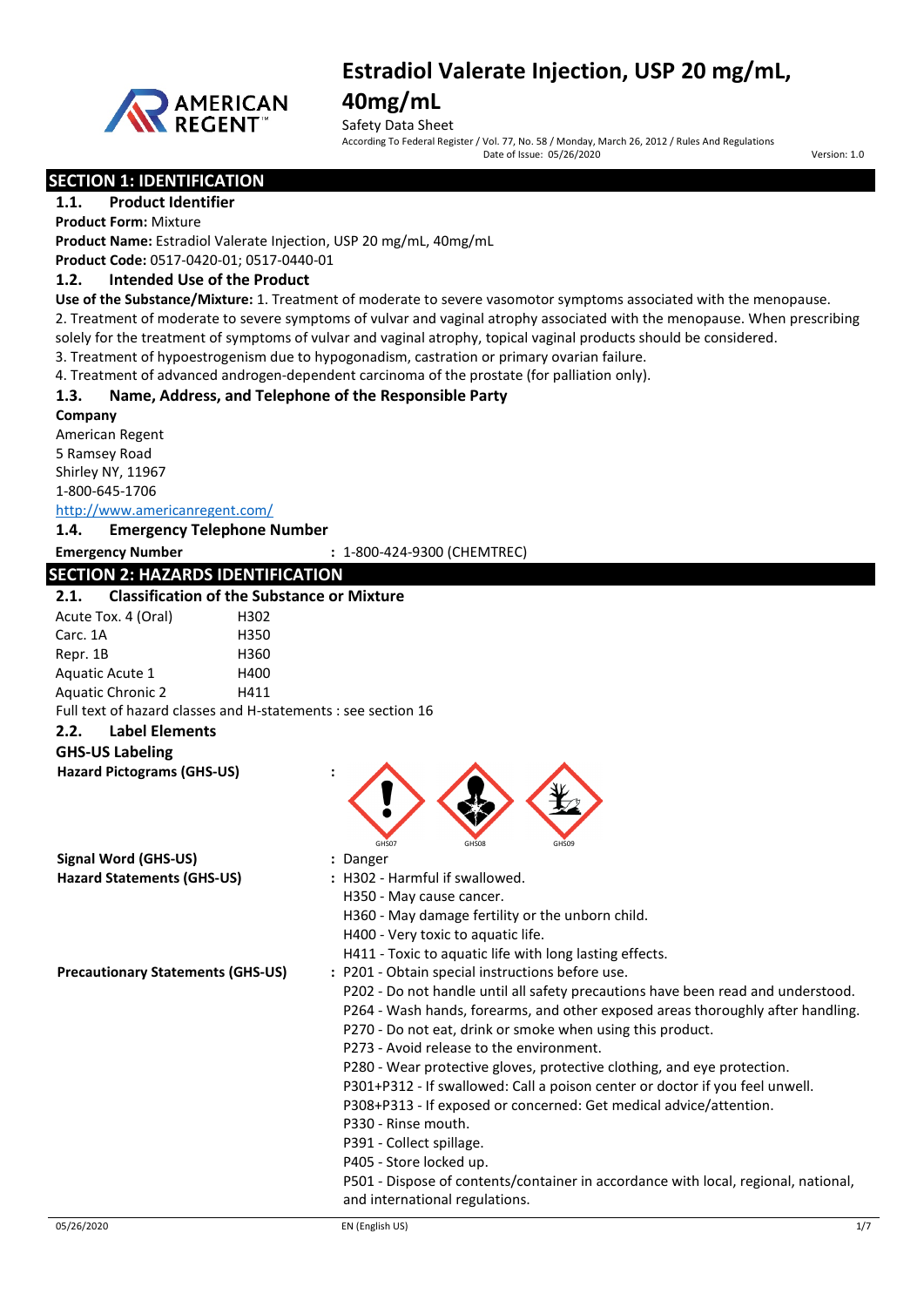Safety Data Sheet

According to Federal Register / Vol. 77, No. 58 / Monday, March 26, 2012 / Rules and Regulations

### **2.3. Other Hazards**

Exposure may aggravate pre-existing eye, skin, or respiratory conditions.

#### **2.4. Unknown Acute Toxicity (GHS-US)**

No data available

### **SECTION 3: COMPOSITION/INFORMATION ON INGREDIENTS**

#### **3.1. Substance**

| Not applicable |  |
|----------------|--|
|----------------|--|

**3.2. Mixture**

| <b>Name</b>               | <b>Synonyms</b>                                                                                                                                                                                                                                                                                                                                                                                                                                                    | <b>Product Identifier</b> | %              | <b>GHS US classification</b>                                                                                                                     |
|---------------------------|--------------------------------------------------------------------------------------------------------------------------------------------------------------------------------------------------------------------------------------------------------------------------------------------------------------------------------------------------------------------------------------------------------------------------------------------------------------------|---------------------------|----------------|--------------------------------------------------------------------------------------------------------------------------------------------------|
| Castor oil                | Oils, castor / Castor oil extractives<br>and physically modified<br>derivatives obtained from Ricinus<br>communis, Euphorbiaceae<br>(Physeter) / RICINUS COMMUNIS<br>OIL / Ricinus communis L. / Castor<br>oil (Ricinus communis L.) / Castor<br>oil (Extractives and their<br>physically modified derivatives. It<br>consists primarily of the<br>glycerides of the fatty acid<br>ricinoleic. (Ricinus communis).) /<br>RICINUS COMMUNIS (CASTOR)<br>ROOT EXTRACT | (CAS-No.) 8001-79-4       | $49.3 - 73.6$  | Not classified                                                                                                                                   |
| Benzyl benzoate           | Benzoate, benzyl / Benzoic acid,<br>benzyl ester / Benzoic acid,<br>phenylmethyl ester / BENZYL<br><b>BENZOATE</b>                                                                                                                                                                                                                                                                                                                                                 | (CAS-No.) 120-51-4        | $22.4 - 44.7$  | Acute Tox. 4 (Oral), H302<br>Aquatic Acute 1, H400<br>Aquatic Chronic 2, H411                                                                    |
| <b>Estradiol valerate</b> | Estradiol, 17-valerate / Estra-<br>1,3,5(10)-triene-3,17-diol<br>(17.beta.)-, 17-pentanoate /<br>Oestradiol valerate / Oestradiol-<br>17b-valerate                                                                                                                                                                                                                                                                                                                 | (CAS-No.) 979-32-8        | $2 - 4$        | Carc. 1A, H350<br>Repr. 1B, H360                                                                                                                 |
| Benzyl alcohol            | Benzenecarbinol /<br>Benzenemethanol / Methanol,<br>phenyl- / Phenylmethanol /<br>Phenylmethyl alcohol / BENZYL<br>ALCOHOL / .alpha.-<br>Hydroxytoluene                                                                                                                                                                                                                                                                                                            | (CAS-No.) 100-51-6        | $\overline{2}$ | Flam. Lig. 4, H227<br>Acute Tox. 4 (Oral), H302<br>Acute Tox. 4<br>(Inhalation:dust, mist), H332<br>Eye Irrit. 2A, H319<br>Aquatic Acute 2, H401 |

Full text of H-phrases: see section 16

#### **SECTION 4: FIRST AID MEASURES**

#### **4.1. Description of First-aid Measures**

**First-aid Measures General:** Never give anything by mouth to an unconscious person. If you feel unwell, seek medical advice (show the label where possible).

**First-aid Measures After Inhalation:** When symptoms occur: go into open air and ventilate suspected area. Obtain medical attention if breathing difficulty persists.

**First-aid Measures After Skin Contact:** Remove contaminated clothing. Drench affected area with water for several minutes. Obtain medical attention if irritation develops or persists.

**First-aid Measures After Eye Contact:** Rinse cautiously with water for at least 5 minutes. Remove contact lenses, if present and easy to do. Continue rinsing. Obtain medical attention if irritation develops or persists.

**First-aid Measures After Ingestion:** Rinse mouth. Do NOT induce vomiting. Obtain medical attention.

#### **4.2. Most Important Symptoms and Effects Both Acute and Delayed**

**Symptoms/Injuries:** Harmful if swallowed. May cause cancer. May damage fertility. May damage the unborn child. **Symptoms/Injuries After Inhalation:** Prolonged exposure may cause irritation.

**Symptoms/Injuries After Skin Contact:** Prolonged exposure may cause skin irritation.

**Symptoms/Injuries After Eye Contact:** May cause slight irritation to eyes.

**Symptoms/Injuries After Ingestion:** This material is harmful orally and can cause adverse health effects or death in significant amounts.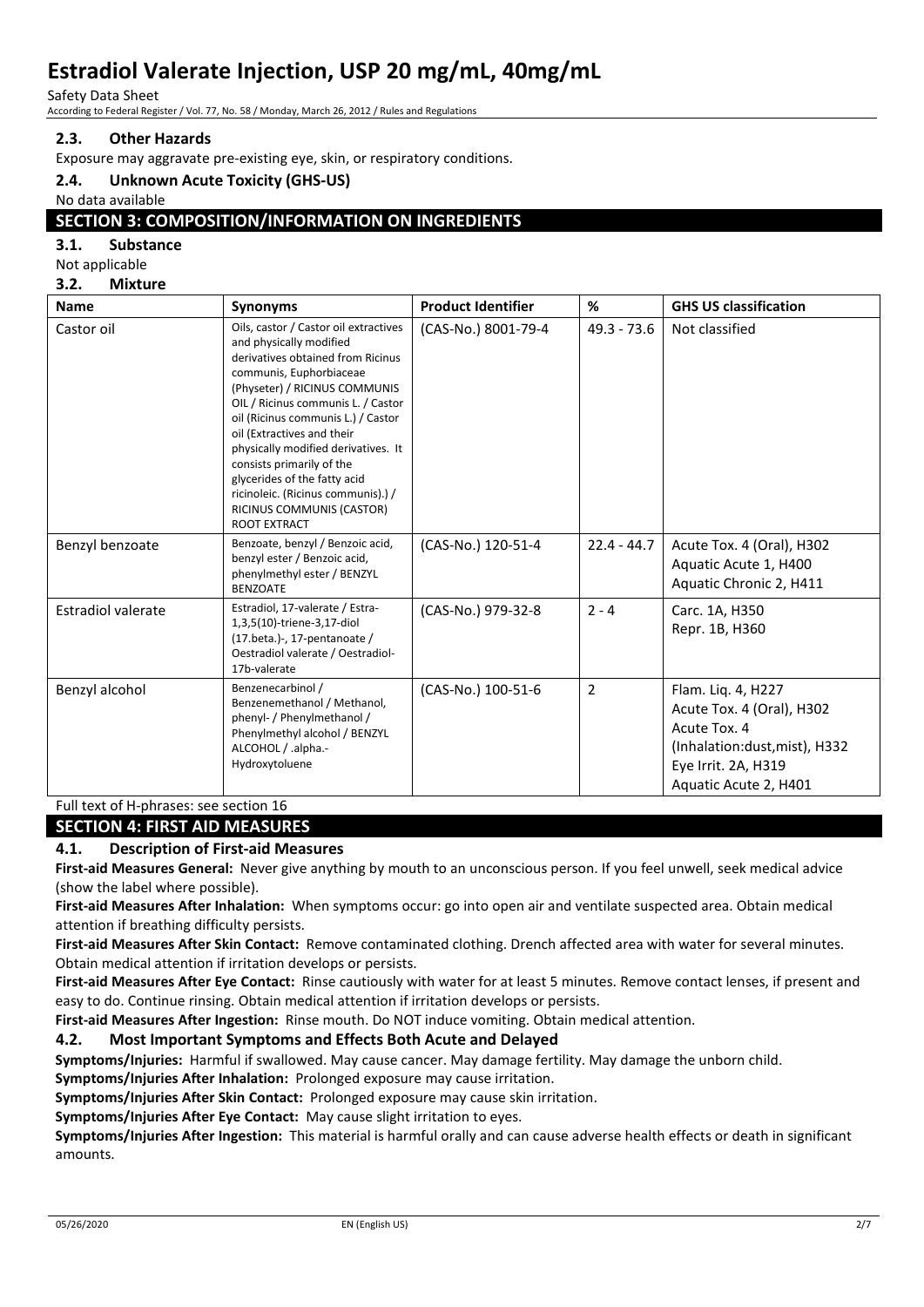Safety Data Sheet

According to Federal Register / Vol. 77, No. 58 / Monday, March 26, 2012 / Rules and Regulations

**Chronic Symptoms:** Many oestradiols are designated by IARC as a group 1 carcinogen. Under normal workplace conditions the carcinogenic and reproductive toxicity potential of these products is low. However, if exposed to therapeutic doses over prolonged periods, oestradiols may damage fertility or the unborn child and may cause cancer. Oestradiols are linked to increased risk of cancers including endometrial, breast, and ovarian cancers. Effects on or via lactation are inconclusive, however detectable amounts of estrogens have been identified in the milk of mothers receiving this drug.

#### **4.3. Indication of Any Immediate Medical Attention and Special Treatment Needed**

If exposed or concerned, get medical advice and attention. If medical advice is needed, have product container or label at hand.

### **SECTION 5: FIRE-FIGHTING MEASURES**

#### **5.1. Extinguishing Media**

**Suitable Extinguishing Media:** Water spray, fog, carbon dioxide (CO2), alcohol-resistant foam, or dry chemical.

**Unsuitable Extinguishing Media:** Do not use a heavy water stream. Use of heavy stream of water may spread fire.

#### **5.2. Special Hazards Arising From the Substance or Mixture**

**Fire Hazard:** Not considered flammable but may burn at high temperatures.

**Explosion Hazard:** Product is not explosive.

**Reactivity:** Hazardous reactions will not occur under normal conditions.

#### **5.3. Advice for Firefighters**

**Precautionary Measures Fire:** Exercise caution when fighting any chemical fire.

**Firefighting Instructions:** Use water spray or fog for cooling exposed containers. Do not breathe fumes from fires or vapors from decomposition.

**Protection During Firefighting:** Do not enter fire area without proper protective equipment, including respiratory protection. Hazardous Combustion Products: Carbon oxides (CO, CO<sub>2</sub>). Irritating fumes.

**Other Information:** Do not allow run-off from fire fighting to enter drains or water courses.

#### **SECTION 6: ACCIDENTAL RELEASE MEASURES**

#### **6.1. Personal Precautions, Protective Equipment and Emergency Procedures**

**General Measures:** Do not breathe vapor, mist or spray. Do not get in eyes, on skin, or on clothing. Do not handle until all safety precautions have been read and understood.

#### **6.1.1. For Non-Emergency Personnel**

**Protective Equipment:** Use appropriate personal protective equipment (PPE).

**Emergency Procedures:** Evacuate unnecessary personnel.

#### **6.1.2. For Emergency Personnel**

**Protective Equipment:** Equip cleanup crew with proper protection.

**Emergency Procedures:** Upon arrival at the scene, a first responder is expected to recognize the presence of dangerous goods, protect oneself and the public, secure the area, and call for the assistance of trained personnel as soon as conditions permit. Ventilate area.

#### **6.2. Environmental Precautions**

Prevent entry to sewers and public waters. Avoid release to the environment. Collect spillage.

#### **6.3. Methods and Materials for Containment and Cleaning Up**

**For Containment:** Contain any spills with dikes or absorbents to prevent migration and entry into sewers or streams. **Methods for Cleaning Up:** Clean up spills immediately and dispose of waste safely. Absorb and/or contain spill with inert

material. Transfer spilled material to a suitable container for disposal. Contact competent authorities after a spill.

#### **6.4. Reference to Other Sections**

See Section 8 for exposure controls and personal protection and Section 13 for disposal considerations.

#### **SECTION 7: HANDLING AND STORAGE**

#### **7.1. Precautions for Safe Handling**

**Additional Hazards When Processed:** This SDS is for a pharmaceutical agent - Handling of this product in its final form presents minimal occupational exposure risk. In an occupational setting, handle in accordance with good industrial hygiene and safety procedures. Avoid contact with eyes, skin and clothing. Avoid breathing vapor or mist. Use appropriate personal protective equipment when handling and observe good personal hygiene measures after handling.

**Precautions for Safe Handling:** Obtain special instructions before use. Do not handle until all safety precautions have been read and understood. Wash hands and other exposed areas with mild soap and water before eating, drinking or smoking and when leaving work. Do not breathe mist, spray, vapors. Do not get in eyes, on skin, or on clothing. Handle empty containers with care because they may still present a hazard. Use appropriate personal protective equipment (PPE).

**Hygiene Measures:** Handle in accordance with good industrial hygiene and safety procedures. Contaminated work clothing should not be allowed out of the workplace. Wash contaminated clothing before reuse.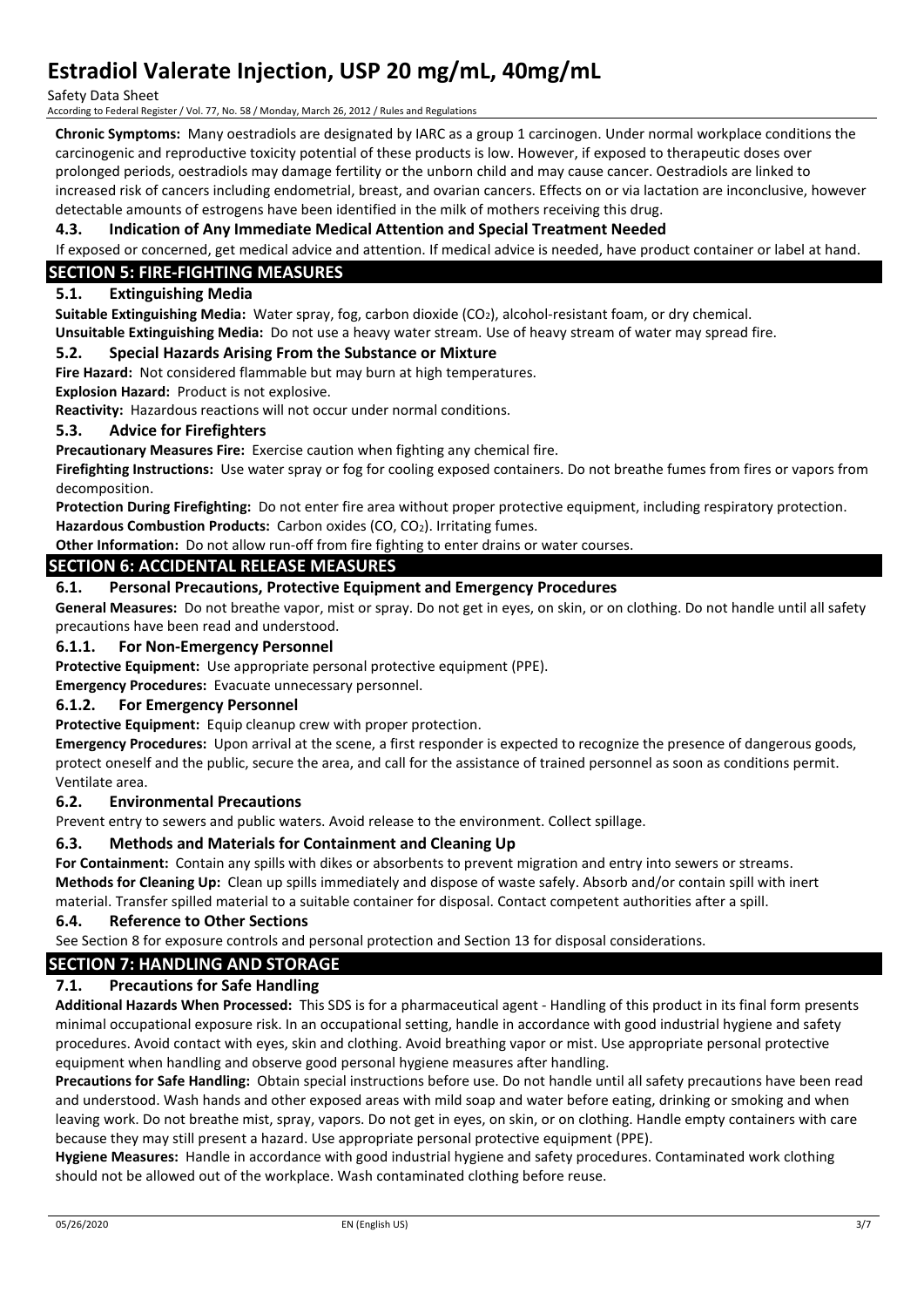Safety Data Sheet

According to Federal Register / Vol. 77, No. 58 / Monday, March 26, 2012 / Rules and Regulations

#### **7.2. Conditions for Safe Storage, Including Any Incompatibilities**

**Technical Measures:** Comply with applicable regulations.

**Storage Conditions:** Keep container closed when not in use. Store in a dry, cool place. Keep/Store away from direct sunlight, extremely high or low temperatures and incompatible materials. Store locked up/in a secure area.

**Incompatible Materials:** Strong acids, strong bases, strong oxidizers.

#### **7.3. Specific End Use(s)**

1. Treatment of moderate to severe vasomotor symptoms associated with the menopause.

2. Treatment of moderate to severe symptoms of vulvar and vaginal atrophy associated with the menopause. When prescribing solely for the treatment of symptoms of vulvar and vaginal atrophy, topical vaginal products should be considered.

3. Treatment of hypoestrogenism due to hypogonadism, castration or primary ovarian failure.

#### 4. Treatment of advanced androgen-dependent carcinoma of the prostate (for palliation only).

### **SECTION 8: EXPOSURE CONTROLS/PERSONAL PROTECTION**

#### **8.1. Control Parameters**

For substances listed in section 3 that are not listed here, there are no established exposure limits from the manufacturer, supplier, importer, or the appropriate advisory agency including: ACGIH (TLV), AIHA (WEEL), NIOSH (REL), or OSHA (PEL).

| Benzyl alcohol (100-51-6)                                                       |                                                                                                                                                                                                                                                                                                                                        |
|---------------------------------------------------------------------------------|----------------------------------------------------------------------------------------------------------------------------------------------------------------------------------------------------------------------------------------------------------------------------------------------------------------------------------------|
| <b>USA AIHA</b><br>WEEL TWA (ppm)                                               | 10 ppm                                                                                                                                                                                                                                                                                                                                 |
| 8.2.<br><b>Exposure Controls</b>                                                |                                                                                                                                                                                                                                                                                                                                        |
| <b>Appropriate Engineering Controls</b><br><b>Personal Protective Equipment</b> | : Suitable eye/body wash equipment should be available in the vicinity of any<br>potential exposure. Ensure adequate ventilation, especially in confined areas.<br>Ensure all national/local regulations are observed.<br>: Gloves. Protective clothing. Protective goggles. Insufficient ventilation: wear<br>respiratory protection. |
|                                                                                 |                                                                                                                                                                                                                                                                                                                                        |
| <b>Materials for Protective Clothing</b>                                        | : Chemically resistant materials and fabrics.                                                                                                                                                                                                                                                                                          |
| <b>Hand Protection</b>                                                          | : Wear protective gloves.                                                                                                                                                                                                                                                                                                              |
| <b>Eye and Face Protection</b>                                                  | : Chemical safety goggles.                                                                                                                                                                                                                                                                                                             |
| <b>Skin and Body Protection</b>                                                 | : Wear suitable protective clothing.                                                                                                                                                                                                                                                                                                   |
| <b>Respiratory Protection</b>                                                   | : If exposure limits are exceeded or irritation is experienced, approved respiratory<br>protection should be worn. In case of inadequate ventilation, oxygen deficient                                                                                                                                                                 |
|                                                                                 | atmosphere, or where exposure levels are not known wear approved respiratory                                                                                                                                                                                                                                                           |
|                                                                                 | protection.                                                                                                                                                                                                                                                                                                                            |
| <b>Other Information</b>                                                        | : When using, do not eat, drink or smoke.                                                                                                                                                                                                                                                                                              |
| <b>SECTION 9: PHYSICAL AND CHEMICAL PROPERTIES</b>                              |                                                                                                                                                                                                                                                                                                                                        |
| <b>Information on Basic Physical and Chemical Properties</b><br>9.1.            |                                                                                                                                                                                                                                                                                                                                        |
| <b>Physical State</b>                                                           | : Liquid                                                                                                                                                                                                                                                                                                                               |
| Appearance                                                                      | : Clear                                                                                                                                                                                                                                                                                                                                |
| Odor                                                                            | No data available                                                                                                                                                                                                                                                                                                                      |
| <b>Odor Threshold</b>                                                           | No data available                                                                                                                                                                                                                                                                                                                      |
| pH                                                                              | : No data available                                                                                                                                                                                                                                                                                                                    |
| <b>Evaporation Rate</b>                                                         | : No data available                                                                                                                                                                                                                                                                                                                    |
| <b>Melting Point</b>                                                            | : No data available                                                                                                                                                                                                                                                                                                                    |
| <b>Freezing Point</b>                                                           | : No data available                                                                                                                                                                                                                                                                                                                    |
| <b>Boiling Point</b>                                                            | : No data available                                                                                                                                                                                                                                                                                                                    |
| <b>Flash Point</b>                                                              | : No data available                                                                                                                                                                                                                                                                                                                    |
| <b>Auto-ignition Temperature</b>                                                | : No data available                                                                                                                                                                                                                                                                                                                    |
| <b>Decomposition Temperature</b>                                                | : No data available                                                                                                                                                                                                                                                                                                                    |
| Flammability (solid, gas)                                                       | : Not applicable                                                                                                                                                                                                                                                                                                                       |
| <b>Vapor Pressure</b>                                                           | : No data available                                                                                                                                                                                                                                                                                                                    |
| Relative Vapor Density at 20°C                                                  | : No data available                                                                                                                                                                                                                                                                                                                    |
| <b>Relative Density</b>                                                         | : No data available                                                                                                                                                                                                                                                                                                                    |
|                                                                                 |                                                                                                                                                                                                                                                                                                                                        |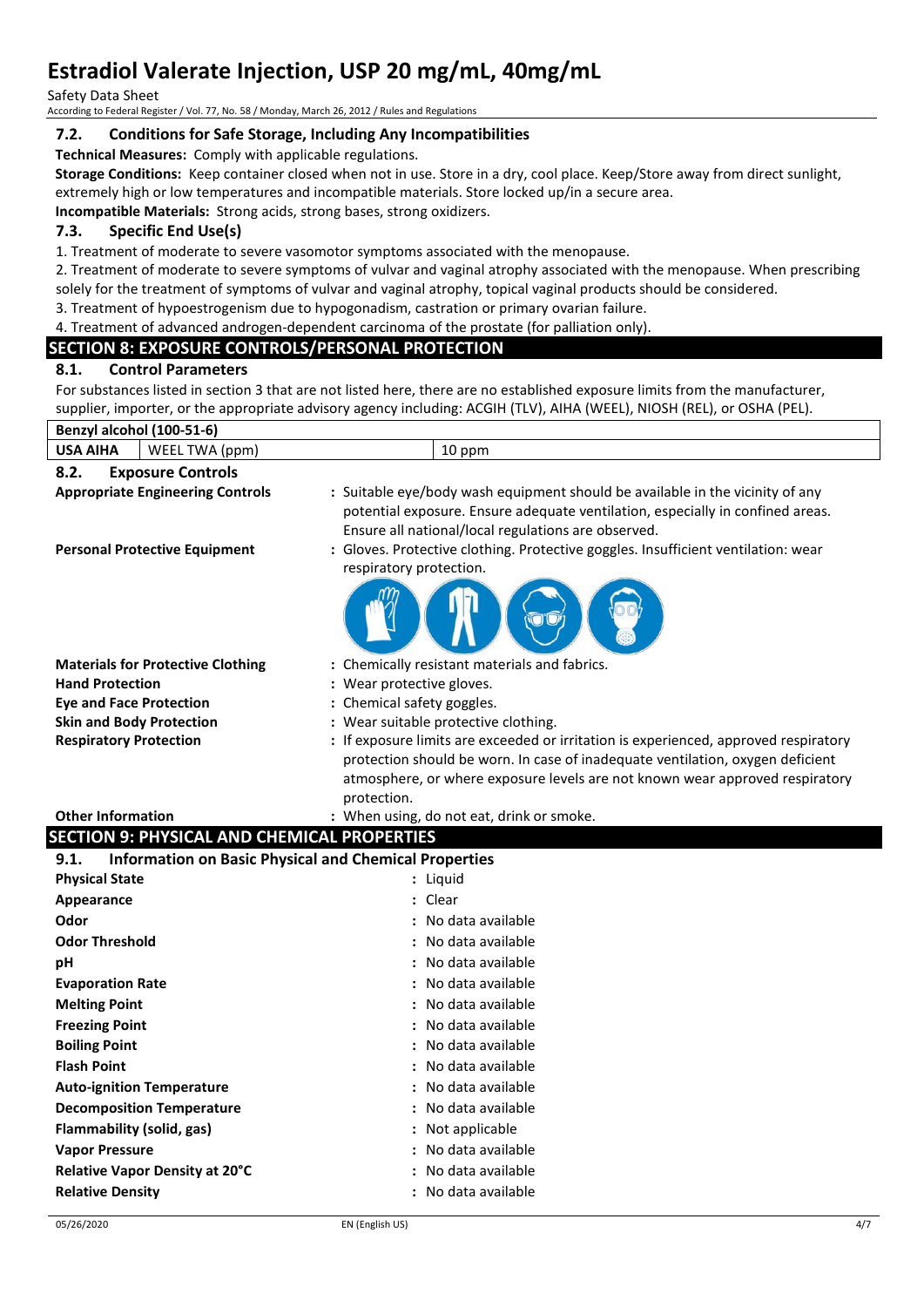Safety Data Sheet

According to Federal Register / Vol. 77, No. 58 / Monday, March 26, 2012 / Rules and Regulations

**Solubility :** Water: Insoluble **Partition Coefficient: N-Octanol/Water :** No data available **Viscosity :** No data available

**9.2. Other Information** No additional information available

### **SECTION 10: STABILITY AND REACTIVITY**

**10.1. Reactivity:** Hazardous reactions will not occur under normal conditions.

**10.2. Chemical Stability:** Stable under recommended handling and storage conditions (see section 7).

**10.3. Possibility of Hazardous Reactions:** Hazardous polymerization will not occur.

- **10.4. Conditions to Avoid:** Direct sunlight, extremely high or low temperatures, and incompatible materials.
- **10.5. Incompatible Materials:** Strong acids, strong bases, strong oxidizers.

**10.6. Hazardous Decomposition Products:** Under normal conditions of storage and use, hazardous decomposition products should not be produced.

#### **SECTION 11: TOXICOLOGICAL INFORMATION**

#### **11.1. Information on Toxicological Effects**

**Acute Toxicity (Oral):** Harmful if swallowed.

**Acute Toxicity (Dermal):** Not classified.

**Acute Toxicity (Inhalation):** Not classified.

| Estradiol Valerate Injection, USP 20 mg/mL, 40mg/mL |                            |  |
|-----------------------------------------------------|----------------------------|--|
| ATE (Oral)                                          | 1,098.59 mg/kg body weight |  |
| Benzyl benzoate (120-51-4)                          |                            |  |
| LD50 Oral Rat                                       | 500 mg/kg                  |  |
| <b>LD50 Dermal Rabbit</b>                           | 4000 mg/kg                 |  |
| Benzyl alcohol (100-51-6)                           |                            |  |
| <b>LD50 Oral Rat</b>                                | $1230$ mg/kg               |  |
| <b>LD50 Dermal Rabbit</b>                           | $>$ 2000 mg/kg             |  |
| <b>LC50 Inhalation Rat</b>                          | $> 4.178$ mg/l/4h          |  |
| ATE (Dust/Mist)                                     | 1.50 mg/l/4h               |  |

**Skin Corrosion/Irritation:** Not classified.

**Serious Eye Damage/Irritation:** Not classified.

**Respiratory or Skin Sensitization:** Not classified.

**Germ Cell Mutagenicity:** Not classified.

**Carcinogenicity:** May cause cancer.

| Estradiol valerate (979-32-8)                    |                                                 |  |
|--------------------------------------------------|-------------------------------------------------|--|
| <b>IARC</b> group                                |                                                 |  |
| <b>OSHA Hazard Communication Carcinogen List</b> | I In OSHA Hazard Communication Carcinogen list. |  |
|                                                  |                                                 |  |

**Reproductive Toxicity:** May damage fertility or the unborn child.

**Specific Target Organ Toxicity (Single Exposure):** Not classified.

**Specific Target Organ Toxicity (Repeated Exposure):** Not classified.

**Aspiration Hazard:** Not classified.

**Symptoms/Injuries After Inhalation:** Prolonged exposure may cause irritation.

**Symptoms/Injuries After Skin Contact:** Prolonged exposure may cause skin irritation.

**Symptoms/Injuries After Eye Contact:** May cause slight irritation to eyes.

**Symptoms/Injuries After Ingestion:** This material is harmful orally and can cause adverse health effects or death in significant amounts.

**Chronic Symptoms:** Many oestradiols are designated by IARC as a group 1 carcinogen. Under normal workplace conditions the carcinogenic and reproductive toxicity potential of these products is low. However, if exposed to therapeutic doses over prolonged periods, oestradiols may damage fertility or the unborn child and may cause cancer. Oestradiols are linked to increased risk of cancers including endometrial, breast, and ovarian cancers. Effects on or via lactation are inconclusive, however detectable amounts of estrogens have been identified in the milk of mothers receiving this drug.

| <b>SECTION 12: ECOLOGICAL INFORMATION</b> |                                                                                |
|-------------------------------------------|--------------------------------------------------------------------------------|
| 12.1.<br><b>Toxicity</b>                  |                                                                                |
| <b>Ecology - General</b>                  | : Very toxic to aguatic life. Toxic to aguatic life with long lasting effects. |
| Benzyl benzoate (120-51-4)                |                                                                                |
|                                           |                                                                                |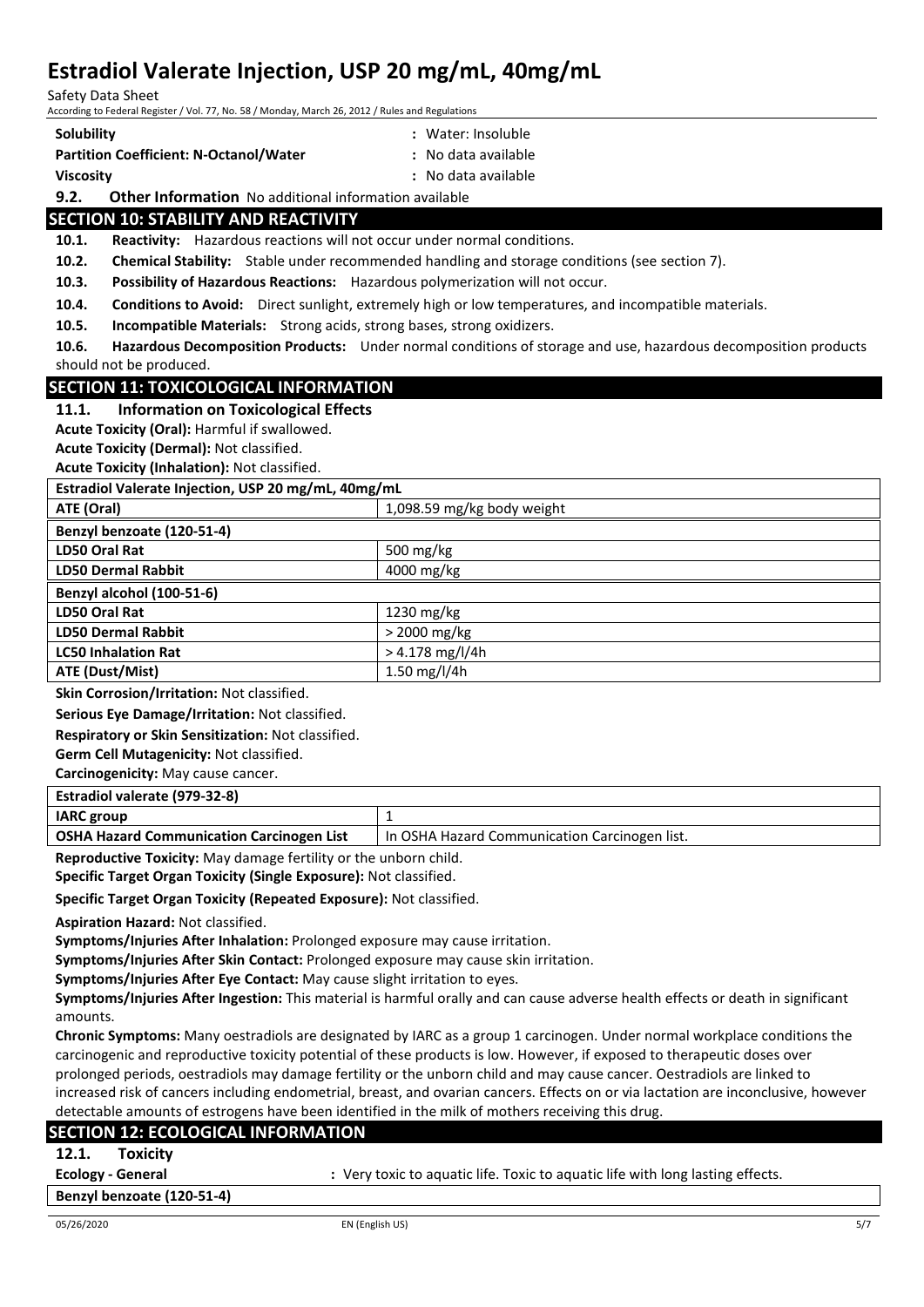Safety Data Sheet

According to Federal Register / Vol. 77, No. 58 / Monday, March 26, 2012 / Rules and Regulations

| LC50 Fish 1                                                           | $0.29$ mg/l                                                                                                                   |
|-----------------------------------------------------------------------|-------------------------------------------------------------------------------------------------------------------------------|
| EC50 Daphnia 1                                                        | $4.8$ mg/l                                                                                                                    |
| <b>NOEC Chronic Fish</b>                                              | 0.168 mg/l QSAR (Reliability: 2)                                                                                              |
| Benzyl alcohol (100-51-6)                                             |                                                                                                                               |
| LC50 Fish 1                                                           | 460 mg/l (Exposure time: 96 h - Species: Pimephales promelas [static])                                                        |
| EC50 Daphnia 1                                                        | 23 mg/l (Exposure time: 48 h - Species: water flea)                                                                           |
| LC50 Fish 2                                                           | 10 mg/l (Exposure time: 96 h - Species: Lepomis macrochirus [static])                                                         |
| ErC50 (Algae)                                                         | 770 mg/l                                                                                                                      |
| 12.2.<br><b>Persistence and Degradability</b>                         |                                                                                                                               |
| Estradiol Valerate Injection, USP 20 mg/mL, 40mg/mL                   |                                                                                                                               |
| <b>Persistence and Degradability</b>                                  | May cause long-term adverse effects in the environment.                                                                       |
| 12.3.<br><b>Bioaccumulative Potential</b>                             |                                                                                                                               |
| Estradiol Valerate Injection, USP 20 mg/mL, 40mg/mL                   |                                                                                                                               |
| <b>Bioaccumulative Potential</b>                                      | Not established.                                                                                                              |
|                                                                       |                                                                                                                               |
| Benzyl benzoate (120-51-4)                                            |                                                                                                                               |
| Log Pow                                                               | 3.97                                                                                                                          |
| Benzyl alcohol (100-51-6)                                             |                                                                                                                               |
| Log Pow                                                               | 1.1                                                                                                                           |
| 12.4.<br><b>Mobility in Soil</b>                                      |                                                                                                                               |
| Estradiol Valerate Injection, USP 20 mg/mL, 40mg/mL                   |                                                                                                                               |
| <b>Ecology - Soil</b>                                                 | Not established.                                                                                                              |
| 12.5.<br><b>Other Adverse Effects</b>                                 |                                                                                                                               |
| <b>Other Information</b>                                              | : Avoid release to the environment.                                                                                           |
| <b>SECTION 13: DISPOSAL CONSIDERATIONS</b>                            |                                                                                                                               |
| 13.1.<br><b>Waste Treatment Methods</b>                               |                                                                                                                               |
|                                                                       | Waste Disposal Recommendations: Dispose of contents/container in accordance with local, regional, national, and international |
| regulations.                                                          |                                                                                                                               |
|                                                                       | Additional Information: Container may remain hazardous when empty. Continue to observe all precautions.                       |
|                                                                       | Ecology - Waste Materials: Avoid release to the environment. This material is hazardous to the aquatic environment. Keep out  |
|                                                                       |                                                                                                                               |
| of sewers and waterways.                                              |                                                                                                                               |
| <b>SECTION 14: TRANSPORT INFORMATION</b>                              |                                                                                                                               |
|                                                                       | The shipping description(s) stated herein were prepared in accordance with certain assumptions at the time the SDS was        |
|                                                                       | authored, and can vary based on a number of variables that may or may not have been known at the time the SDS was issued.     |
| 14.1. In Accordance with DOT                                          |                                                                                                                               |
| <b>Proper Shipping Name</b>                                           | : ENVIRONMENTALLY HAZARDOUS SUBSTANCES, LIQUID, N.O.S. (Benzyl benzoate mixture)                                              |
| <b>Hazard Class</b><br>: 9                                            |                                                                                                                               |
| <b>Identification Number</b><br>: UN3082                              |                                                                                                                               |
| <b>Label Codes</b><br>: 9                                             |                                                                                                                               |
| <b>Packing Group</b><br>$: \mathbb{H}$                                |                                                                                                                               |
| <b>Marine Pollutant</b>                                               | : Marine pollutant                                                                                                            |
| <b>ERG Number</b><br>: 171                                            |                                                                                                                               |
| 14.2.<br>In Accordance with IMDG                                      |                                                                                                                               |
| <b>Proper Shipping Name</b>                                           | : ENVIRONMENTALLY HAZARDOUS SUBSTANCE, LIQUID, N.O.S. (Benzyl benzoate mixture)                                               |
| <b>Hazard Class</b><br>: 9                                            |                                                                                                                               |
| <b>Identification Number</b><br>: UN3082                              |                                                                                                                               |
| <b>Packing Group</b><br>: III                                         |                                                                                                                               |
| <b>Label Codes</b><br>: 9                                             |                                                                                                                               |
| EmS-No. (Fire)<br>$: F-A$                                             |                                                                                                                               |
| EmS-No. (Spillage)<br>$: S-F$                                         |                                                                                                                               |
| <b>Marine Pollutant</b>                                               | : Marine pollutant                                                                                                            |
| 14.3.<br>In Accordance with IATA                                      |                                                                                                                               |
| <b>Proper Shipping Name</b><br><b>Packing Group</b><br>$: \mathbb{H}$ | : ENVIRONMENTALLY HAZARDOUS SUBSTANCE, LIQUID, N.O.S. (Benzyl benzoate mixture)                                               |